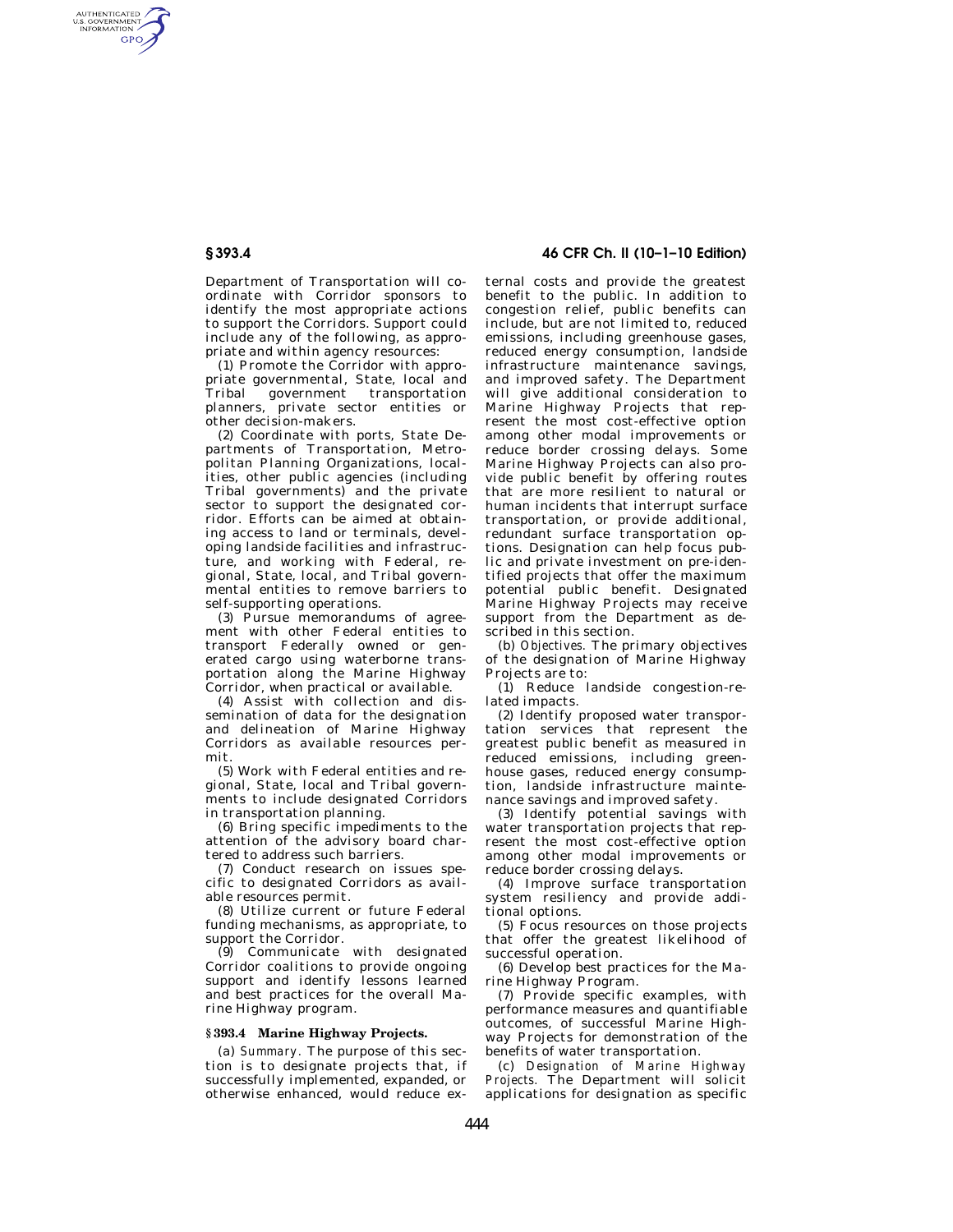## **Maritime Administration, DOT § 393.4**

Marine Highway Projects. Applications will be accepted from a Project sponsor. Project sponsors must be public entities, including but not limited to, Metropolitan Planning Organizations, State governments (including State Departments of Transportation), port authorities and Tribal governments. Project sponsors are encouraged to develop coalitions and public/private partnerships with the common objective of developing the specific Marine Highway Project. Potential partners can include vessel owners and operators, third party logistics providers, trucking companies, shippers, railroads, port authorities, State, regional, local and Tribal government transportation planners, environmental interests or any combination of entities working in collaboration under a single application. Candidate Projects can start a new operation or be an existing Marine Highway operation where expansion or improvements present maximum public benefit. Applications must meet the requirements of coastwise shipping laws and all applicable Federal, State and local laws.

(d) *Action by the Department of Transportation.* The Department will evaluate and select Projects based on an analysis and technical review of the information provided by the applicant. The Department will also evaluate projects based on the results of an environmental analysis. Projects that support a designated Marine Highway Corridor (or Connector or Crossing), receive a favorable technical review, and meet other criteria as defined in 46 CFR 393.4(e), may be nominated by the Maritime Administrator for selection by the Secretary. Upon designation as a Marine Highway Project, the Department will coordinate with the Project sponsor to identify the most appropriate Departmental actions to support the project. Department support could include any of the following, as appropriate and within agency resources:

(1) Promote the service with appropriate governmental, regional, State, local or Tribal government transportation planners, private sector entities or other decision makers.

(2) Coordinate with ports, State Departments of Transportation, Metropolitan Planning Organizations, localities, other public agencies and the private sector to support the designated service. Efforts can be aimed at identifying resources, obtaining access to land or terminals, developing landside facilities and infrastructure, and working with Federal, regional, State, local or Tribal governmental entities to remove barriers to success.

(3) Pursue memorandums of agreement with other Federal entities to transport Federally owned or generated cargo using the services of the designated project, when practical or available.

(4) In cases where transportation infrastructure is needed, Project sponsors may request to be included on the Secretary of Transportation's list of high-priority transportation infrastructure projects under Executive Order 13274, ''Environmental Stewardship and Transportation Infrastructure Project Review." For these projects, Executive Order 13274 provides that Federal agencies shall, to the maximum extent practicable, expedite their reviews for relevant permits or other approvals and take related actions as necessary, consistent with available resources and applicable laws.

(5) Assist with developing individual performance measures for Marine Highway Projects.

(6) Work with Federal entities and regional, State, local and Tribal governments to include designated Projects in transportation planning.

(7) Bring specific impediments to the attention of the advisory board chartered to address these barriers.

(8) Conduct research on issues specific to Marine Highway Projects.

(9) Utilize current or future Federal funding mechanisms, as appropriate, to support the Projects.

(10) Maintain liaison with sponsors and representatives of designated Projects to provide ongoing support and identify lessons learned and best practices for other projects and the overall Marine Highway program.

(e) *Application for Designation as a Marine Highway Project.* This section specifies the criteria that the Department will use to evaluate Marine Highway Project applications. Applicants should provide the following: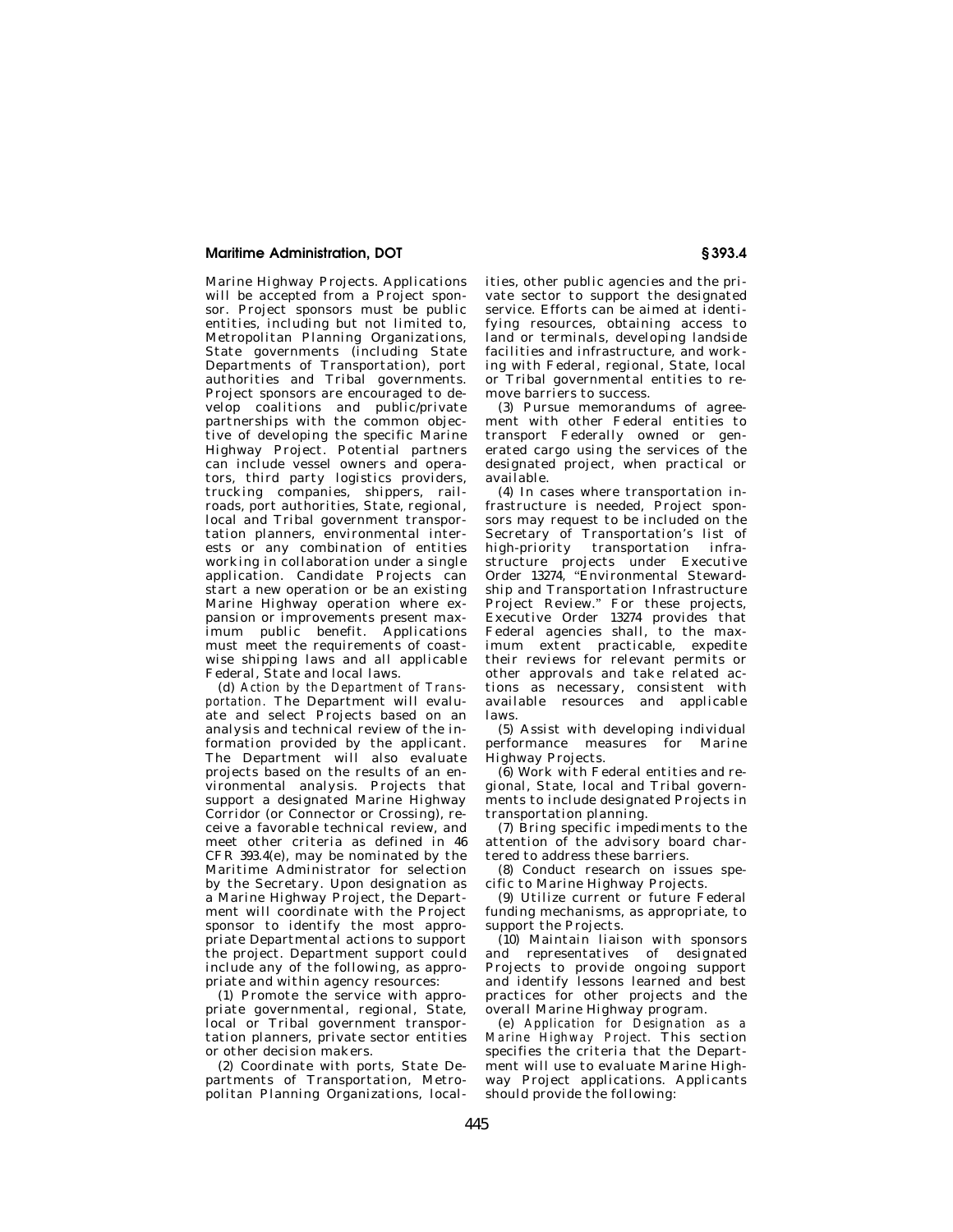**§ 393.4 46 CFR Ch. II (10–1–10 Edition)** 

(1) *Applications for Proposed Projects.*  When responding to specific solicitations for Marine Highway Projects by the Department, describe the overall operation of the proposed project, including which ports and terminals will be served, number and type of vessels, size, quantity and type of cargo and/or passengers, routes, frequency, and other relevant information. Applicants should also include the following information in their project applications:

(i) *Marine Highway Corridor(s).* Identify which, if known, designated Marine Highway Corridors, Connectors or Crossings will be utilized.

(ii) *Organization.* Provide the organizational structure of the proposed project, including business affiliations, environmental, non-profit organizations and governmental or private sector stakeholders.

(iii) *Partnerships.* 

(A) *Private Sector participation.* Identify private sector partners and describe their levels of commitment. Private sector partners can include terminals, vessel operators, shipyards, shippers, trucking companies, railroads, third party logistics providers, shipping lines, labor, workforce and other entities deemed appropriate by the Secretary.

(B) *Public Sector partners:* Identify State Departments of Transportation, Metropolitan Planning Organizations, municipalities and other governmental entities (including Tribal) that have been engaged and the extent to which they support the service. Include any affiliations with environmental groups or civic associations.

(C) *Documentation.* Provide documents affirming commitment or support from entities involved in the project.

(iv) *External cost savings and public benefit.* 

(A) *Potential relief to surface transportation travel delays.* Describe the extent to which the proposed project will relieve landside congestion in measurable terms now and in the future, such as reductions in vehicle miles traveled. Include the landside routes that stand to benefit from the water transportation operation.

(B) *Emissions benefits.* Address the savings, in quantifiable terms, now and in the future over the current practice in emissions, including greenhouse gas emissions, criteria air pollutants or other environmental benefits the project offers.

(C) *Energy savings.* Provide an analysis of potential reductions in energy consumption, in quantifiable terms, now and in the future over the current practice.

(D) *Landside transportation infrastructure maintenance savings.* To the extent the data is available, indicate, in dollars per year, the projected savings of public funds that would result from a proposed project in road or railroad maintenance or repair, including pavement, bridges, tunnels or related transportation infrastructure. Include the impacts of accelerated infrastructure deterioration caused by vehicles currently using the route, especially in cases of oversize or overweight vehicles.

(E) *Safety improvements.* Describe, in measurable terms, the projected safety improvements that would result from the proposed operation.

(F) *System resiliency and redundancy.*  To the extent data is available describe, if applicable, how a proposed Marine Highway Project offers a resilient route or service that can benefit the public. Where land transportation routes serving a locale or region are limited, describe how a proposed project offers an alternative and the benefit this could offer when other routes are interrupted as a result of natural or man-made incidents.

(v) *Capacity Alternatives.* In cases where a Marine Highway Project is proposed as an alternative to constructing new land transportation capacity, indicate, in quantifiable terms, whether the proposed project represents the most cost-beneficial option among other modal improvements. Include in the comparison an analysis of the full range of benefits expected from the project. Include the projected savings in life-cycle costs of publicly maintained infrastructure.

(vi) *Business Planning.* Indicate the degree to which the proposed project is associated with a service that is selfsupporting:

(A) *Financial plan.* Provide the project's financial plan and provide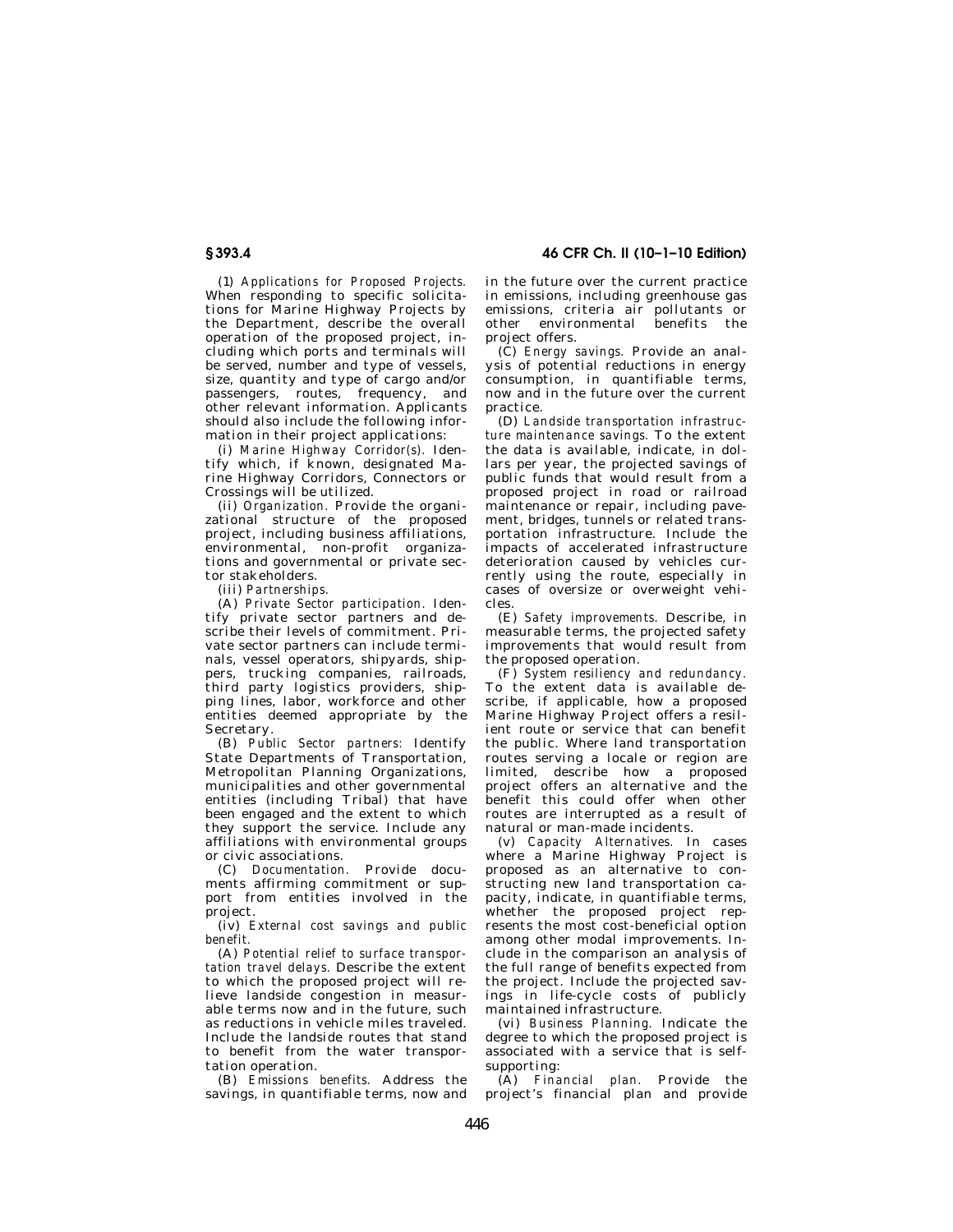## **Maritime Administration, DOT § 393.4**

projected revenues and expenses. Include labor and operating costs, drayage, fixed and recurring infrastructure and maintenance costs, vessel or equipment acquisition or construction costs, *etc.* Include any anticipated changes in local or regional freight or passenger transportation, policy or regulations, ports, industry, corridors, or other developments affecting the project.

(B) *Demand for services.* Identify shippers that have indicated an interest in and level of commitment to the proposed service, or describe the specific commodities, market, and shippers the service will attract, and the extent to which these entities have been engaged. In the case of services involving passengers, provide indicators of demand for the service, anticipated volumes and other factors that indicate likely utilization of the service. Include a marketing strategy, if one is in place.

(C) *Analysis.* Provide, (or reference, if publicly available) market or transportation system research, data, and analysis used to develop or support the business model.

(vii) *Proposed Project Timeline.* Include a proposed project timeline with estimated start dates and key milestones. Include the point in the timeline at which the enterprise is anticipated to attain self-sufficiency (if applicable).

(viii) *Support.* Describe any known or anticipated obstacles to either implementation or long-term success of the project. Include any strategies, either in place or proposed, to mitigate impediments. In the event that public sector financial support is being sought, describe the amount, form and duration of public investment required.

(ix) *Environmental Considerations.* Applicants must provide all information on hand that would assist the Department in conducting environmental analysis of the proposed project under the National Environmental Policy Act of 1969 (NEPA) (42 U.S.C. 4321 *et seq.*)

(2) *Cost and Benefits.* The Department believes that benefit-cost analysis (BCA), including the monetization and discounting of costs and benefits to a common unit of measurement in present-day dollars, is important. The systematic process of comparing ex-

pected benefits and costs helps decision-makers organize information about, and evaluate trade-offs between alternative transportation investments. However, we also recognize that development of a thorough BCA can be prohibitively costly to applicants, especially in cases where Federal funding is not currently available. Applicants should provide a BCA, if one is available. At a minimum, applicants should provide estimates of the project's expected benefits in external cost savings and public benefit and costs of capacity alternatives [sections 393.4(e)(1)(iv) and  $393.4(e)(1)(v)$ ].

(3) *Standards and Measures.* The Department will post, on the Maritime Administration's Web site, (*http:// www.marad.dot.gov*) proposed standards (*i.e.:* the definition and use of tonmiles, measures of landside congestion, *etc.*) and measures that, lacking more specific or technically supported applicant-provided data, will be used by the Department to evaluate applications. Some examples of measures are the use of a standard cargo tonnage per container, fuel consumption rates, vehicle emissions and safety data for various transportation options, and baseline maintenance, repair and construction costs for surface transportation infrastructure. While we recognize that these standards and measures may not be ideal, the intent is to establish a minimal baseline by which to evaluate external costs and public benefits of transportation options. In the event applicants provide more specific and supported measures, they will be used in evaluating the potential benefits and costs of a project.

(4) *Protection of Confidential Business Information.* All information submitted as part of or in support of an application shall use publicly available data or data that can be made public and methodologies that are accepted by industry practice and standards, to the extent possible. If your application includes information that you consider to be trade secret or confidential commercial or financial information, please do the following:

(i) Note on the front cover that the submission ''Contains Confidential Business Information (CBI);''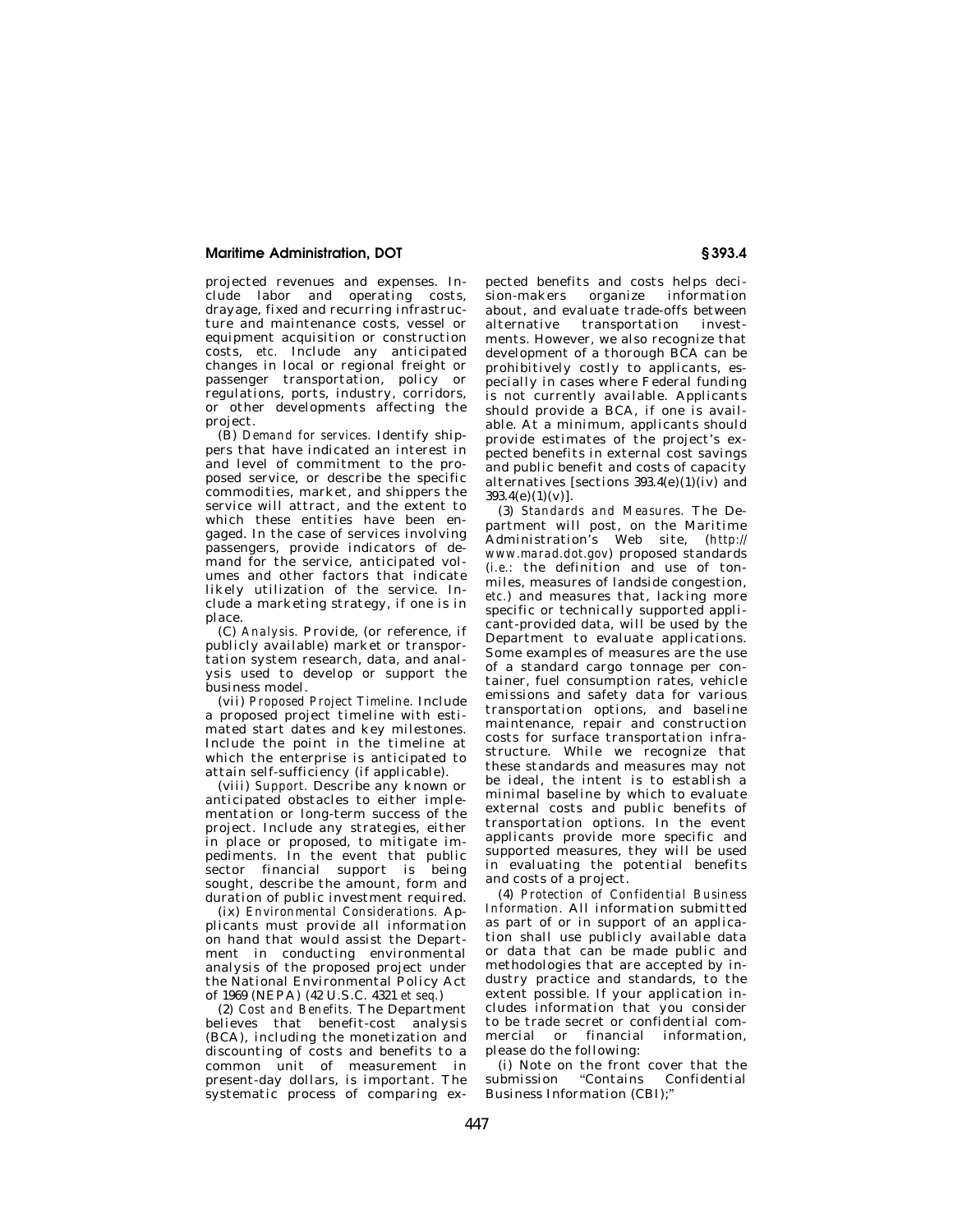(ii) Mark each affected page "CBI;" and

(iii) Clearly highlight or otherwise denote the CBI portions. The Department protects such information from disclosure to the extent allowed under applicable law. In the event the Department receives a Freedom of Information Act (FOIA) request for the information, the Department will follow the procedures described in its FOIA regulations at 49 CFR §7.17. Only information that is ultimately determined to be confidential under that procedure will be exempt from disclosure under FOIA.

(5) *Contents of Application.* When responding to specific solicitations for Marine Highway Projects by the Department, applicants should include all of the information requested by Section 393.4(e)(1) and (2) above organized in a manner consistent with the elements set forth in that section. The Department reserves the right to ask any applicant to supplement the data in its application, but expects applications to be complete upon submission. The narrative portion of an application should not exceed 20 pages in length. The narrative should address all relevant information contained in paragraphs  $(e)(1)(i)$  through  $(ix)$  of  $\S$ 393.4. Documentation supporting the assertions made in the narrative portion may also be provided in the form of appendices, but limited to relevant information. Applications may be submitted electronically via the FEDERAL REG-ISTER (*http://www.regulations.gov*). Applications submitted in writing must include the original and three copies and must be on 8.5″ x 11″ single spaced paper, excluding maps, Geographic Information Systems (GIS) representations, *etc.* In the event that the sponsor of a Marine Highway Project that has already been designated by the Secretary seeks a modification to the designation because of a change in project scope, an expansion of the project, or other significant change to the project, the project sponsor should request the change in writing to the Secretary via the Administrator of the Maritime Administration. The request should contain any changed or new information that is relevant to the project.

# **§ 393.4 46 CFR Ch. II (10–1–10 Edition)**

(6) *Evaluation Process.* Upon receipt by the Maritime Administrator, the application will be evaluated using the criteria outlined above during a technical review and an environmental analysis. The review will assess factors such as project scope, impact, public benefit, environmental effect, offsetting costs, cost to the Government (if any), the likelihood of long-term selfsupporting operations, and its relationship with Marine Highway Corridors once designated (*See* section 393.3 Marine Highway Corridors). Additional factors may be considered during the evaluation process. Upon completion of the technical review, applications will be forwarded to an inter-agency review team as described below. The Department will establish an inter-agency team to review each application received during the solicitation period (solicitation periods will be established via a future FEDERAL REGISTER Notice). The evaluation team will be led by the Office of the Secretary and will include members of the Maritime Administration, other Department of Transportation Operating Administrations, and as appropriate, representation from other Federal agencies and other representatives, as needed. The inter-agency team will evaluate applications using criteria that establishes the degree to which a proposed project can; reduce external cost and provide public benefit; offer a lower-cost alternative to increasing capacity in the Corridor, and; demonstrate the likelihood the service associated with the project will become self-supporting in a specified and reasonable timeframe. The Department will assign ratings of ''highly recommended,'' ''recommended,'' or "not recommended" for each application based on the criteria set forth in section  $393.4(e)(1)$  and  $(2)$  of this rule. Specific numerical scores will not be assigned. Within the overall criteria of External Cost Savings and Public Benefit, elements paragraphs  $(e)(1)(iv)(A)$ through  $(e)(1)(iv)(D)$  of this section will receive greater weight than will paragraphs  $\tilde{e}(1)(iv)(E)$  and  $(e)(1)(iv)(F)$  of this section. For the Business Planning elements, only paragraphs  $(e)(1)(vi)(A)$ and  $(e)(1)(vi)(B)$  of this section will be weighted; paragraph  $(e)(1)(vi)(C)$  of this section section